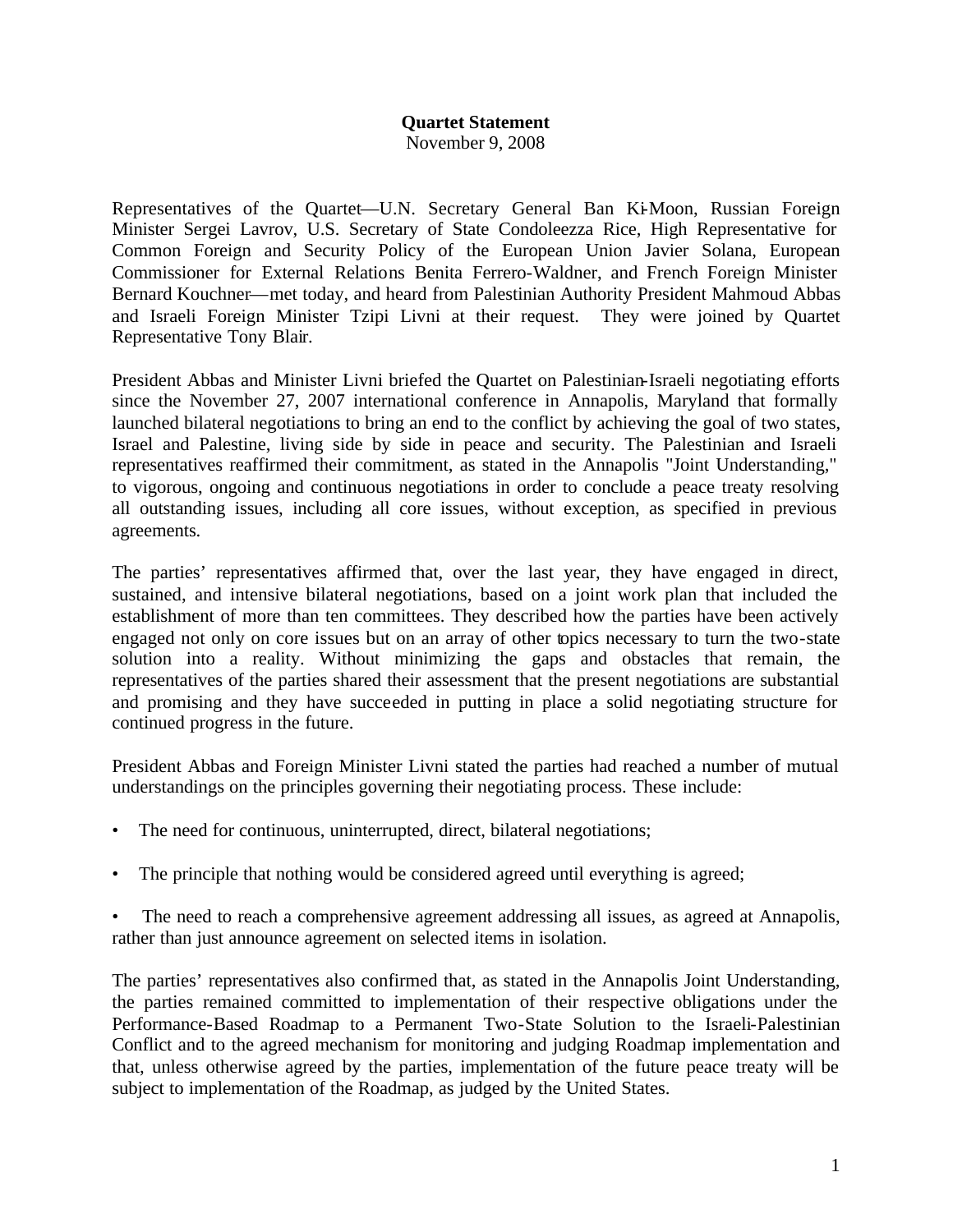In addition to describing the structure of the negotiations and indicating areas in which progress has been achieved, President Abbas and Minister Livni expressed gratitude for international support provided during the last year and requested continued support from the Quartet and all members of the international community. First, they asked that the international community support the parties' sustained efforts in the framework of the Annapolis process and that it respect the agreed principles for their negotiations as described to the Quartet. Second, they asked that all States promote an environment conducive to peace, non-violence, and the two-state solution. In this regard, they urged political and economic assistance, especially in relation to institutional and security reform, capacity building, economic development and the fulfillment of pledges, to the legitimate Palestinian government which has accepted the Quartet principles and respects the PLO commitments. They asked the international community to redouble efforts to confront and deny support for extremism, incitement, terrorism, and intolerance. Finally, the representatives stressed that, absent the joint request of the parties, third parties should not intervene in the bilateral negotiations. At the same time, they confirmed that international support and assistance will be vital once an agreement is reached, and that they intend to jointly consult members of the international community on this issue at the appropriate time.

The Quartet expressed its appreciation for the description by the parties of their joint efforts, which confirmed the seriousness of the Annapolis process and underscored the determination of the parties to reach a comprehensive agreement. The Quartet reiterated its commitment to supporting the parties' efforts, underlined its commitment to the irreversibility of the bilateral negotiations, pledged to respect the bilateral and confidential nature of the negotiations, and called on all states to adhere to these same commitments. The Quartet endorsed the goals set out by the parties and called on all states to lend their diplomatic and political support to that end, including by encouraging and recognizing progress to date.

The Quartet renewed its call on relevant states and international organizations to assist in the development of the Palestinian economy, to maximize the resources available to the Palestinian Authority, and to contribute to the Palestinian institution-building program in preparation for statehood, as decided during the Paris, Bethlehem, and Berlin Conferences. The Quartet cited Jenin as an example of the success of reforms instituted by the Palestinian government and of cooperation between the two sides, made possible in the context of the Annapolis process. The Quartet further welcomed the recent deployment of Palestinian security services in the Hebron governorate as a sign of the progress that has resulted from increased security cooperation. The Quartet emphasized its determination to continue to work with Israel and the Palestinian government to facilitate access and movement and an improvement in conditions on the ground in order to address urgent humanitarian needs, foster economic activity, and improve the atmosphere for the negotiations. The Quartet reiterated its call to the parties to fully implement their obligations under phase one of the Roadmap, including in relation to freezing settlement activity and the dismantlement of the infrastructure of terrorism.

The Quartet emphasized the importance of continuity of the peace process. The Quartet agreed that the spring of 2009 could be an appropriate time for an international meeting in Moscow.